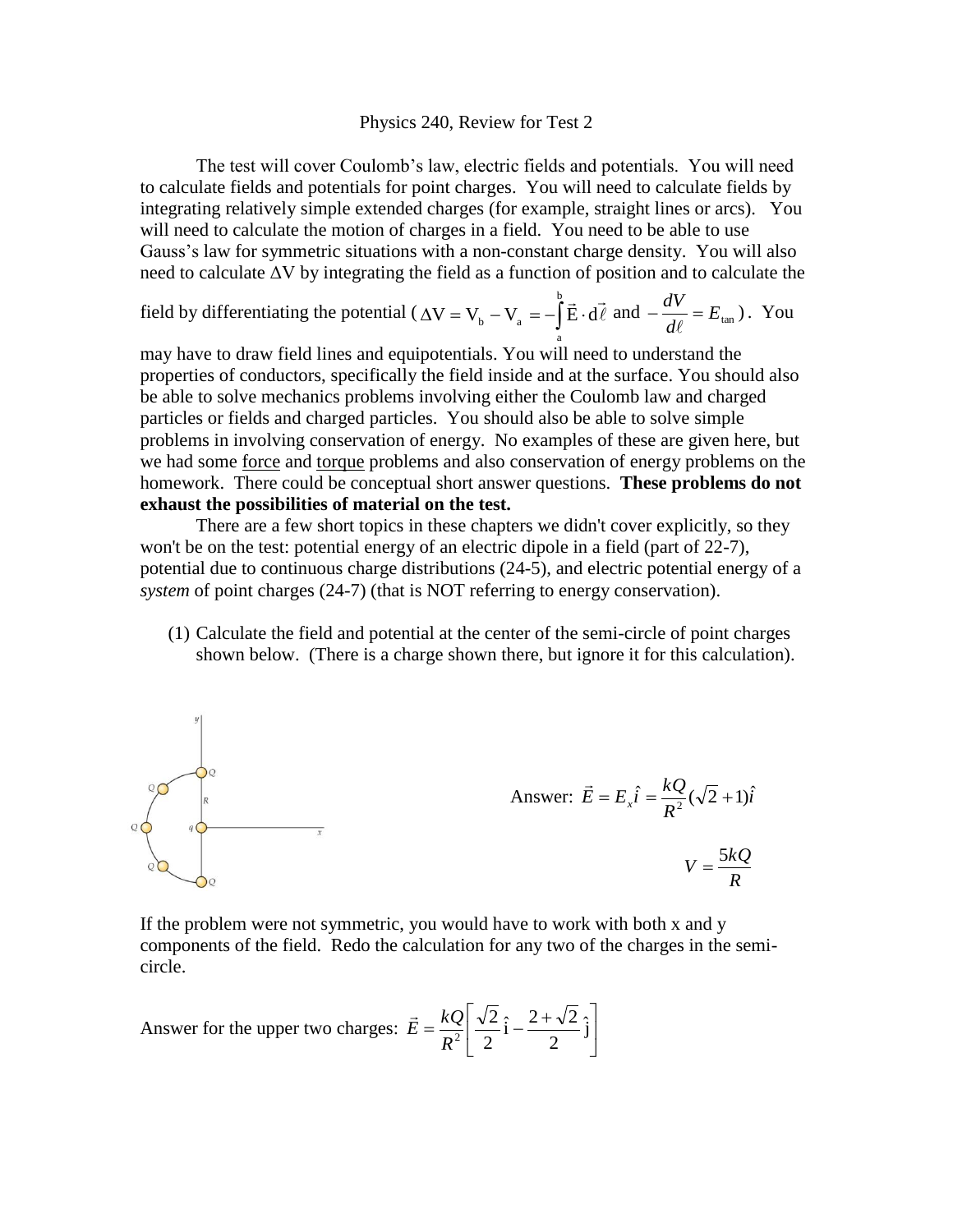(2) A quarter of a circle of radius R is charged uniformly with charge Q. Calculate the field and potential at the center of the circle. How would you do this if the charge density were not uniform? Note: integration of charges to find potential is not on the test.

Answer: 
$$
E = \frac{2\sqrt{2}}{\pi} \frac{kQ}{R^2}
$$
,  $\theta = -45^\circ$   

$$
V = \frac{kQ}{R}
$$

(3) A charged rod of length *L* lies on the x axis. The left edge of the rod is at the origin. The right edge of the rod is at  $x = L$ . The charge density on the rod varies as  $\lambda(x) = \lambda_0 x$ . Calculate the **field** at  $X_p$  where  $X_p > L$ . Calculate by integration of the field of charge elements *dq*. (If this were a test problem you would get the majority of points for setting up the integral correctly).

Answer: 
$$
E(x) = k\lambda_0 \left[ ln \left( \frac{X_p - L}{X_p} \right) - \frac{LX_p}{X_p(X_p - L)} \right]
$$

(4) An infinitely long nonconducting cylinder of radius *R* carries a nonuniform volume charge density of  $\rho(r) = ar$ . Calculate the charge per unit length of the cylinder. Calculate the potential *and* the field as functions of *r.* Note, for the potential, you can choose an arbitrary reference point and calculate  $\Delta V$ , but if you try to use infinity it blows up.

Answer: 
$$
\lambda = 2\pi aR^3/3
$$

$$
r > R: E_r(r) = \frac{aR^3}{3\varepsilon_o} \frac{1}{r}: r < R: E_r(r) = \frac{ar^2}{3\varepsilon_o}
$$
  

$$
r > R: \Delta V = V(r) - V(r_{ref}) = \frac{aR^3}{3\varepsilon_o} \ln\left(\frac{r_{ref}}{r}\right)
$$
  

$$
r < R: \Delta V = V(r) - V(r_{ref}) = \frac{a}{3\varepsilon_o} \left[\frac{R^3 - r^3}{3} + R^3 \ln\left(\frac{r_{ref}}{R}\right)\right]
$$

That's probably too much for the test, but if you can do it, you ought to be ready for the test! Plus, I won't give you anything that blows up at unexpected places.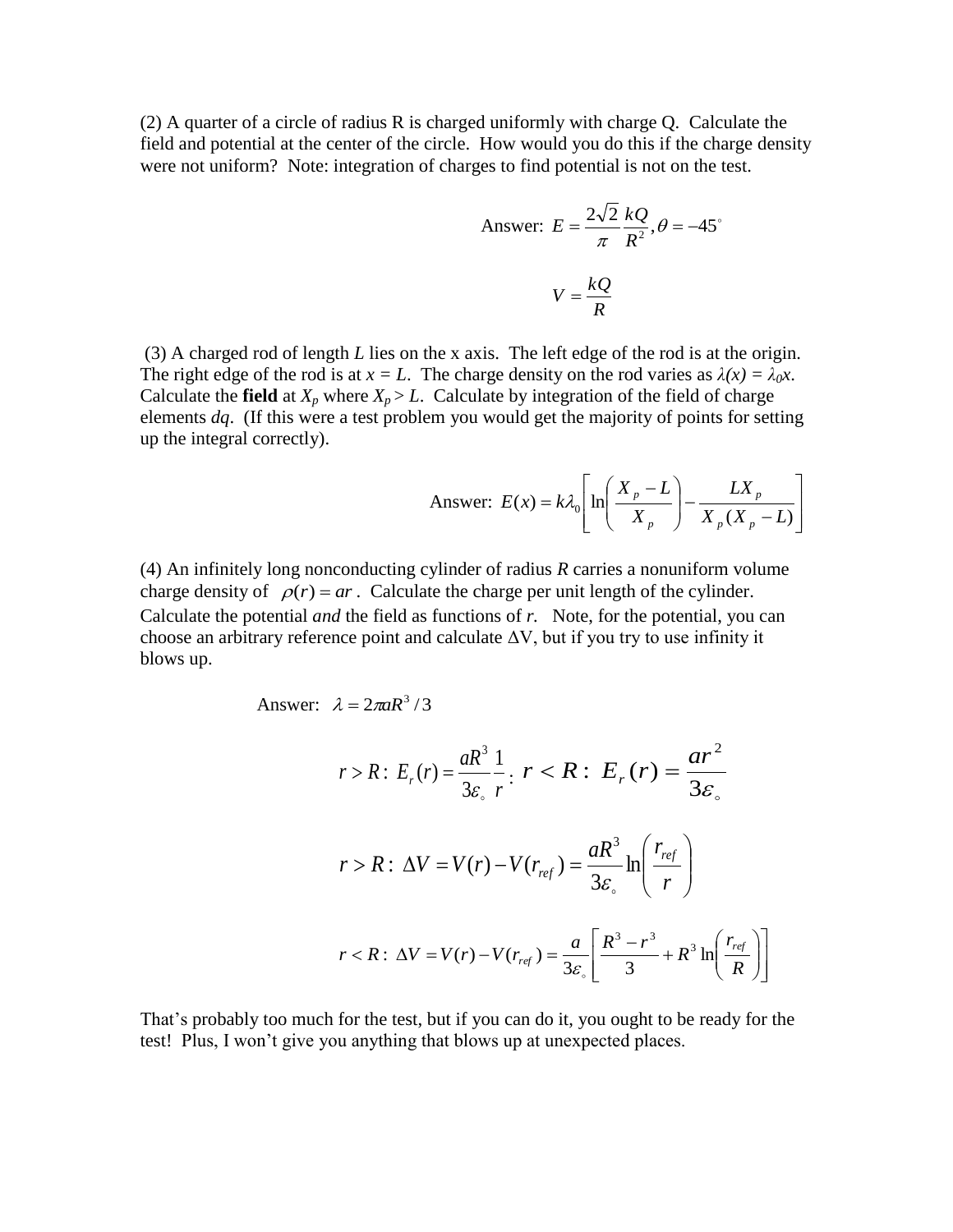(5) Consider the three concentric metal (conducting) spheres shown on the right. Sphere one is a solid, with radius R<sub>2</sub> Sphere two is hollow, with inner radius  $R_2$ and outer radius  $R_3$ . Sphere three is hollow, with inner radius  $R_4$  and outer radius  $R_5$ . A negative charge  $-Q_0$ is placed on sphere one and a positive charge  $+Q_0$  is placed on sphere three. How do the charges distribute themselves? Where is the field zero? Which way does the field point in regions where it is not zero (sketch it)? Calculate the potential *and* the field as functions of *r.* Graph them. Use Gauss's law to calculate the field and calculate the potential by integrating E from infinity. It's easier to get the



potential by summing the potentials inside and outside charged spheres, but we are not covering that in great detail.

Answer: 
$$
r < R_1
$$
:  $E_r = 0$ ,  $V(r) = -kQ \left[ \left( \frac{1}{R_3} + \frac{1}{R_1} \right) - \left( \frac{1}{R_4} + \frac{1}{R_2} \right) \right]$   
\n $R_1 < r < R_2$ :  $E_r = -\frac{kQ}{r^2}$ ,  $V(r) = -kQ \left[ \left( \frac{1}{R_3} + \frac{1}{r} \right) - \left( \frac{1}{R_4} + \frac{1}{R_2} \right) \right]$   
\n $R_2 < r < R_3$ :  $E_r = 0$ ,  $V(r) = -kQ \left( \frac{1}{R_3} - \frac{1}{R_4} \right)$   
\n $R_3 < r < R_4$ :  $E_r = -\frac{kQ}{r^2}$ ,  $V(r) = -kQ \left( \frac{1}{r} - \frac{1}{R_4} \right)$   
\n $R_4 < r$ :  $E_r = 0$ ,  $V(r) = 0$ 

That's definitely too much for a test, but you could get one with fewer parts!